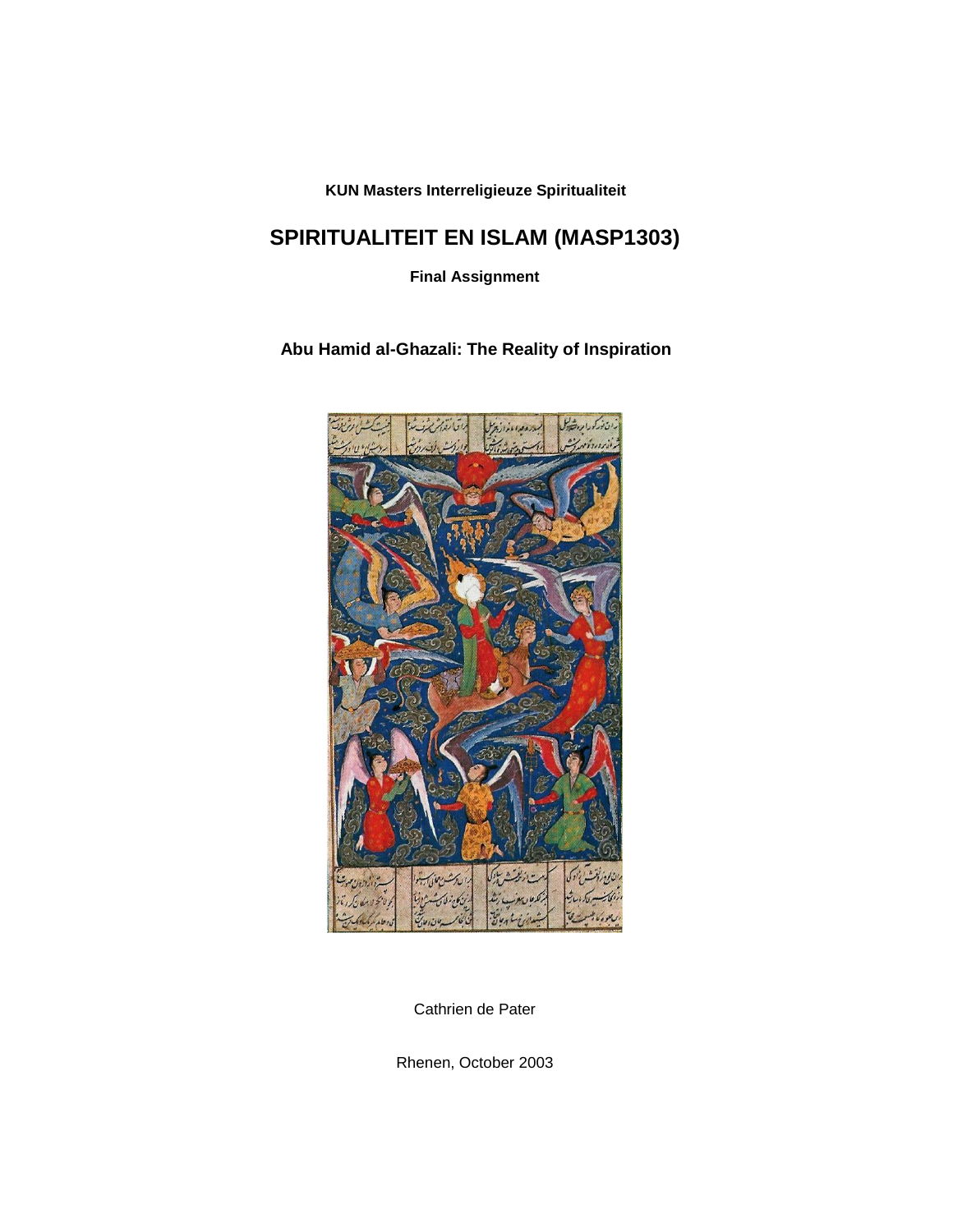### **CONTENTS**

|    | <b>Introduction</b>                                    |                       |
|----|--------------------------------------------------------|-----------------------|
| 2. | General biography of al-Ghazali                        |                       |
| 3. | Al-Ghazali and Sufism                                  | 2                     |
| 4. | Al-Ghazali's views in The Reality of Inspiration       | 3                     |
| 5. | Inspiration in the Niche for Lights (Mishkat-al-Anwar) | $\boldsymbol{\Delta}$ |
| 6. | Conclusion and discussion                              | 4                     |
|    | References                                             | 5                     |
|    |                                                        |                       |



Illustration on front page:

The Prophet Mohammed's Ascent to Heaven. Iran, 16<sup>th</sup> Century c.e. Manuscript. Seattle, Art Museum. Source: Lévèque, Jean-Jacques & Nicole Ménant, 1968. *De islamitische en Indische schilderkunst*. Utrecht: Het Spectrum, page 39. Mohammed's ascent symbolizes the Sufi's mystical path (Waines, 2001:142).

Qur'anic text on this page: interpretation of Arberry (1951).

Cathrien de Pater Student KUN Masters Interreligious Spirituality nr. 0144371 Radboudweg 23, 3911 BE Rhenen Tel/fax: H: 0317-617490 W: 0318-822923 Email: info@centerforce.nl or c.h.de.pater@minlnv.nl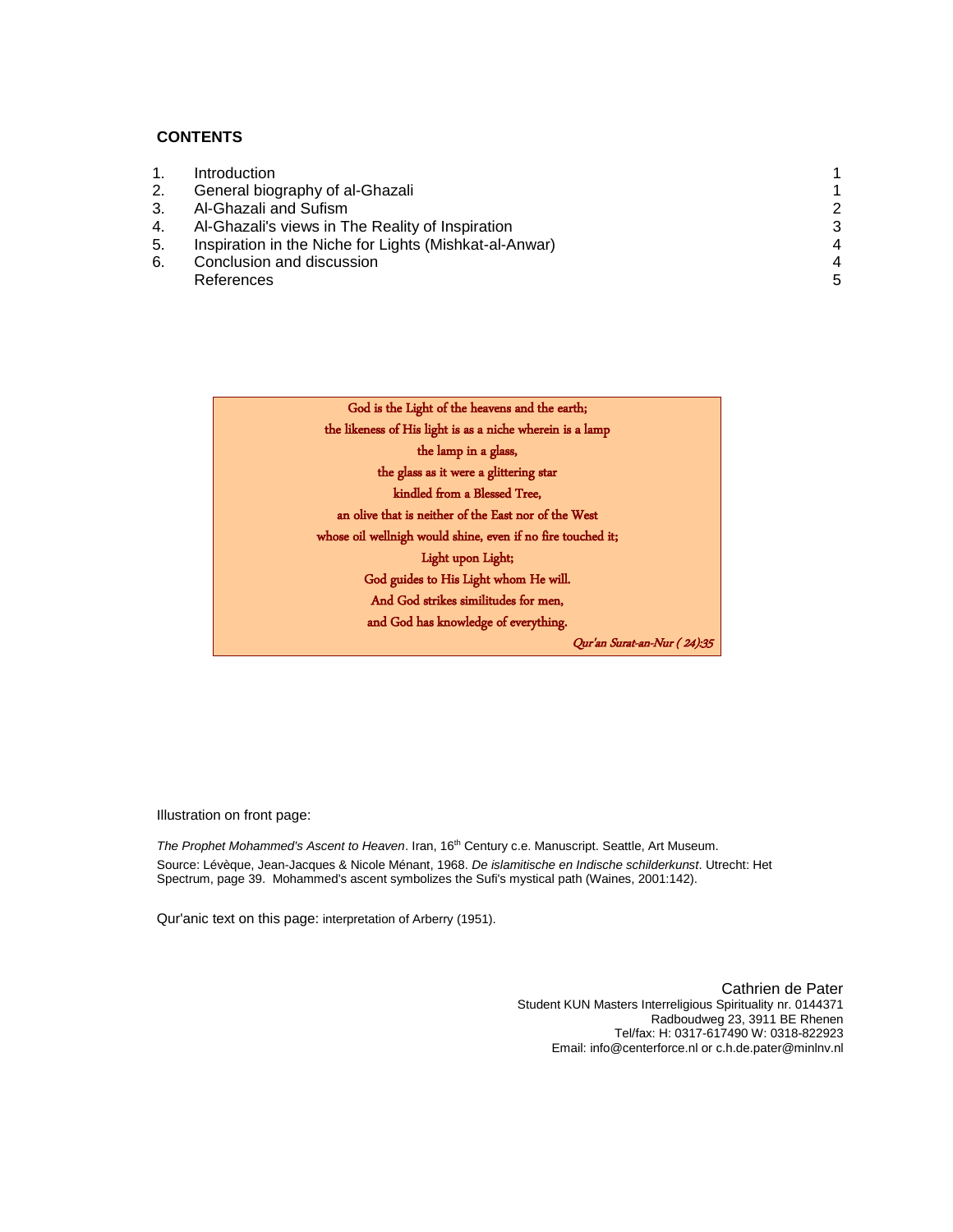### <span id="page-2-0"></span>**1. Introduction**

This paper is the final assignment for the course "Spirituality of Islam" which is part of the Masters course of "Interreligious Spirituality" at the University of Nijmegen. The instruction for this assignment was as follows: "Choose one Sufi personality and describe his/her historical background briefly. Then select a text delivered by that person (or recorded by one of his/her followers). Analyse this text in relation to a theme from the Sufi tradition, or from the Qur'an, or from the Christian tradition".

<span id="page-2-2"></span>The personality I selected was Abu Hamid al-Ghazali<sup>1</sup>, whose text, *The Reality of Inspiration*<sup>2</sup>, was discussed in class. One reason for selection was that I was moved by his dramatic search for truth which Karen Armstrong described so well<sup>3</sup>. Secondly, he was the one who made explicit the relation between reason - the instrument of philosphers like himself in his early days - and spirituality (or "inspiration") which he so intensely sought to grasp. With his works he laid an epistemological foundation under Sufism so that it became acceptable in the Muslim world, and his influence reached far beyond that. The third, more personal motive for my choice was that I hoped that his example would give me more insight in how to treat spirituality in general. Standing in the spiritual tradition and at the same time reflecting on it, maintaining the 'academic perspective' without breaking the bonds, is also a challenge for us students of spirituality - Muslim, Christian, and other - today.

So here we come to the selected Sufi theme: **Inspiration**. I am interested in the workings of inspiration because it is in line with the over-all purpose of my study, namely to research the spiritual and religous motives that *inspire* human beings in their dealings with forests and nature in this world. Forests and nature - the object of my profession over the last 23 years - will not be discussed here<sup>4</sup>, but exploring what al-Ghazali has to say on inspiration might help to enlighten the first part of my question. For this purpose, the paper is structured as follows: 1) General biography, including a summary of his philosophical work; 2) Al-Ghazali's contribution to Sufism including his views on world and man; 3) Discussion of *The Reality of Inspiration;* 4) Discussion of *The Niche for Lights*<sup>5</sup> to see where it bears on the theme of inspiration; 5) Conclusion from these texts on al-Ghazal's views on inspiration and discussion in he light of some other texts from the course.

# <span id="page-2-1"></span>**2. General biography of al-Ghazali**

Abu Hamid Ibn Muhammad Ibn Muhammad al-Tusi al-Shafi'i al-Ghazali was one of the greatest thinkers of Islam; he also influenced Jewish and Christian thinkers, even Aquinas. He was born in Tus<sup>6</sup> in Khorasan<sup>7</sup>, a region of Iran<sup>8</sup>, in 1058 c.e. and he died in Tus in 1111<sup>9</sup> or in Baghdad in 1128<sup>10</sup>. It appears that his father died when he was still young, but nevertheless he got the opportunity to study in Nishapur and Baghdad. He studied law at the al-Shafi'i school and theology with the famous Asharite theologian al-Juwayni. In 1091, he was appointed as a professor of theology at the Nizamyah *madrasa* (University) in Baghdad, which had recently been founded by vizier Nizam al-Mulk and soon became one of the most reputed institutions of learning. Al-Ghazali's task was to defend the Sunnite doctrines against the Shi'ite Isma'ilites. He did this with a restless zeal, always digging deeper to find the truth. His fame spread fast.

<sup>2</sup> [http://www.witness-pioneer.org/vil/Books/AG\\_DFE/reality\\_of\\_inspiration.htm.](http://www.witness-pioneer.org/vil/Books/AG_DFE/reality_of_inspiration.htm) The text was read in the 5th lecture of the course. It is part of the Deliverance from Errors [\(http://www.fordham.edu/halsall/basis/1100ghazali-truth.html\)](http://www.fordham.edu/halsall/basis/1100ghazali-truth.html).

 $\overline{a}$ <sup>1</sup> I presented his biography and teaching in class during the course, on 1 October 2003.

<sup>&</sup>lt;sup>3</sup> Armstrong, 1995.

<sup>&</sup>lt;sup>4</sup> An exploration of Islamic views on ecology was already the subject of another assignment which I wrote for the course Introduction to Islam (2001).

<sup>5</sup> <http://muslim-canada.org/niche1.html>

<sup>6</sup> Waines, 2001:125.

<sup>7</sup> http://ismaili.net/mirrors/57\_sina/ghazali.htm

<sup>8</sup> <http://www.fordham.edu/halsall/basis/1100ghazali-truth.html>

<sup>9</sup> Waines, 2001:125;<http://www.fordham.edu/halsall/basis/1100ghazali-truth.html>

<sup>10</sup> http://ismaili.net/mirrors/57\_sina/ghazali.htm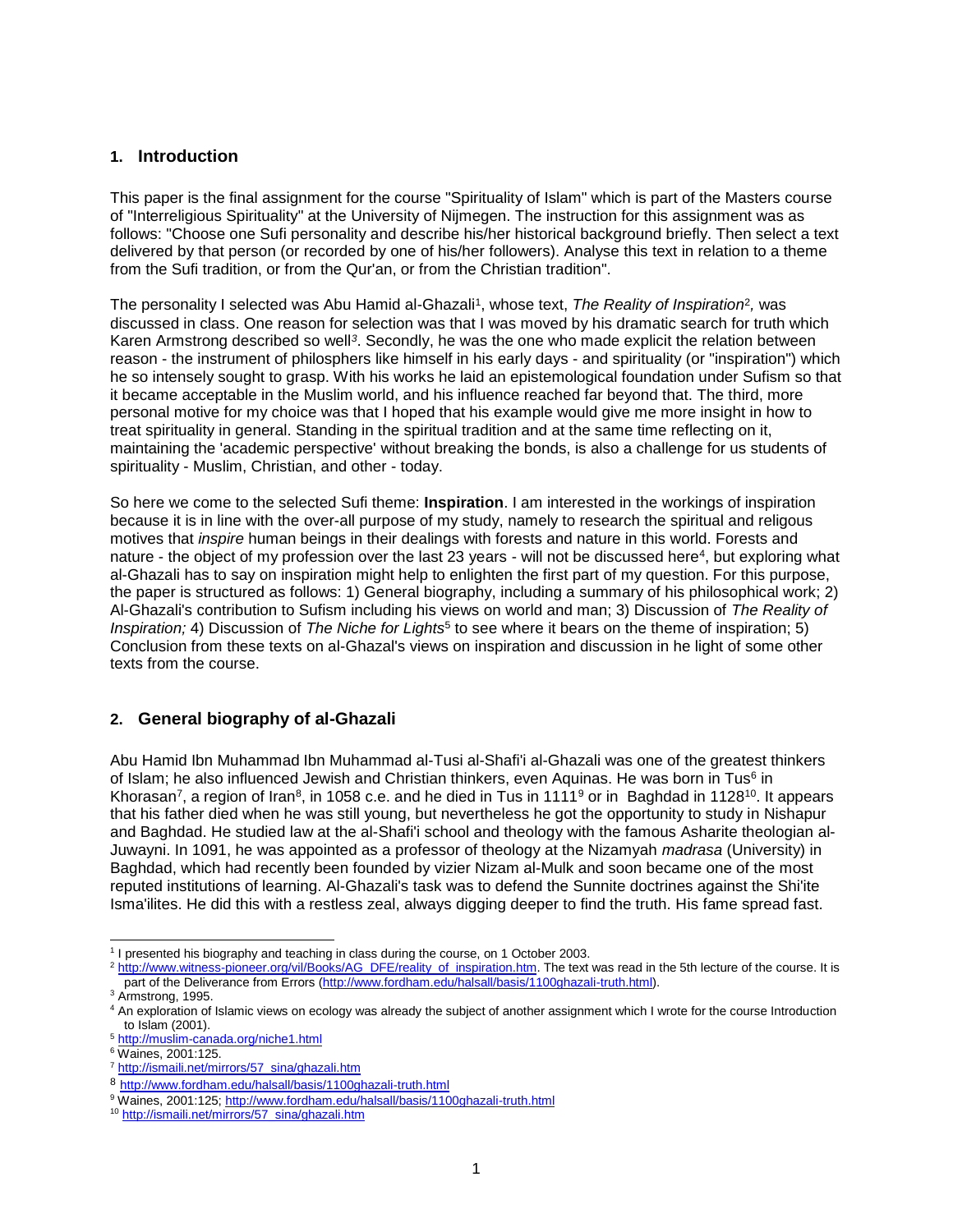He was a prolific writer and wrote some of his major works on philosophy in the four years after his appointment.

Al-Ghazali has been an authority in theology and philosophy as well as in Sufism to this day. In his days, Greek philosophy including Neoplatonism had become popular among a number of his fellow Muslim philosophers and this led to conflict with several Islamic teachings. On the other end of the spiritualintellectual spectre of his days, Sufism had developed into such excesses as to abandoning basic Islamic duties of praying or fasting. Al-Ghazali sougth to correct both these trends. As for philosophy, he accepted the authority of reason in mathematics, exact sciences, ethics and politics but he rejected the view - held by earlier Muslim philosophers, e.g.. al-Farabi and Ibn Sina - that reason could be applied to comprehend the absolute and the infinite, in other words, metaphysics. One of his major works, *The Incoherence of the Philosophers* deals with this theme. In this book he argues that those philosophers could not deliver their claims and that even some of their assertions represented mere heresy and unbelief. Later, in the 12th century c.e., Ibn Rushd would write a counter-critique in his book *The Incoherence of the Incoherence*, but this did not undo al-Ghazali's influence<sup>11</sup>.

However, if God could not be found by reason, how then could He be found? Al-Ghazali became desparate in his search for a strong and true belief in God and he fell into a severe clinical depression; he could not eat nor even speak any more. For a while he became a total sceptic, both towards religion and to any knowledge at all. Then he turned to mysticism and subsequently experienced the 'terrors of mind', particularly fearing Judgement Day. This happened in 1095; later that year he left his position, his family, and became an ascetic, a Sufi. There he found what he sought. He visited Jerusalem, Damascus and Mecca but afterwards he lived mostly in Tus. He returned to teaching in 1105, first at the Nizamayya *madrasa* in Naisabur, and then soon again in Tus. There he was in charge of a *madrasa* and a monastery<sup>12</sup>. We know all this through his book 'The Deliverance from Error<sup>113</sup>, a thematic 'autobiography' he wrote at the end of his life.

# <span id="page-3-0"></span>**3. Al-Ghazali and Sufism**

Al-Ghazali had always been suspicious towards the excesses the Sufis displayed in his days. Yet through his crisis he came to the realisation that genuine Sufism would be the path for him to find the absolute truth. A little excursion into the Arabic language helps to enlighten this path: according to the English scholar John Bowker, the Arabic word for 'existence' (*wujud*) is derived from the root *wajada*, 'he found'. The literal meaning of *wujud* is therefore 'that what can be found'. This means that Arabic philosophers do not have to prove God's existence by identifying Him as an object of knowledge, but only by proving He can be found. The absolute proof of God's *wujud* could only be delivered to the faithful when he would meet God in his afterlife, but the claims of mystics that they had met Him already in this life had to be taken seriously. The Sufis in any case argued that they really had experienced Him; they used the term wajd ('countenance', 'aspect<sup>'14</sup>) for their ecstatic contact with God<sup>15</sup>.

Al-Ghazali formulated a mystic doctrine that would be acceptable for the Muslim establishment who had so far viewed Sufism with distrust. He went back to the old belief in an archetypal realm beyond this earthly world of sensory observations: the latter, he said, was an inferior replica of the 'world of Platonic intelligences', which was the spiritual world mentioned in the Qur'an and the Hebrew and Christian Bible. Since God had printed His divine image in man's soul, man belonged to both worlds. In his mystical

 $\overline{a}$ <sup>11</sup> Michael E. Marmura o[n http://ssips.binghamton.edu/pubs/al-ghazzali.htm;](http://ssips.binghamton.edu/pubs/al-ghazzali.htm) Waines, 2001:128

<sup>12</sup> <http://lexicorient.com/e.o/ghazzali.htm>

<sup>13</sup> <http://www.fordham.edu/halsall/basis/1100ghazali-truth.html>

<sup>14</sup> Mishkat [\(http://muslim-canada.org/niche1.html\)](http://muslim-canada.org/niche1.html) part 6. A commentor on the Mishkat [\(http://www.sacred-](http://www.sacred-texts.com/isl/mishkat/msh14.htm)

[texts.com/isl/mishkat/msh14.htm\)](http://www.sacred-texts.com/isl/mishkat/msh14.htm) points out the ambiguity of the therm saying it denotes, on the one hand, the interrelatedness, and therefore the createdness and thus realness of all things while on the other hand, it refers to the non-existent nature of things before the unique Existence of God (*Wajh Allah*). This convenient combination of two divergent concepts into one word helped al-Ghazali to accomodate both orthodox creationism and the pantheism cherished by his fellow Sufis of his days.

<sup>15</sup> Armstromg, 1995:215. Note also the later doctrine of *wahdat al-wujud* (Unity of Being) posed by Ibn al-'Arabi (Waines, 2001:152; 6th lecture of the course).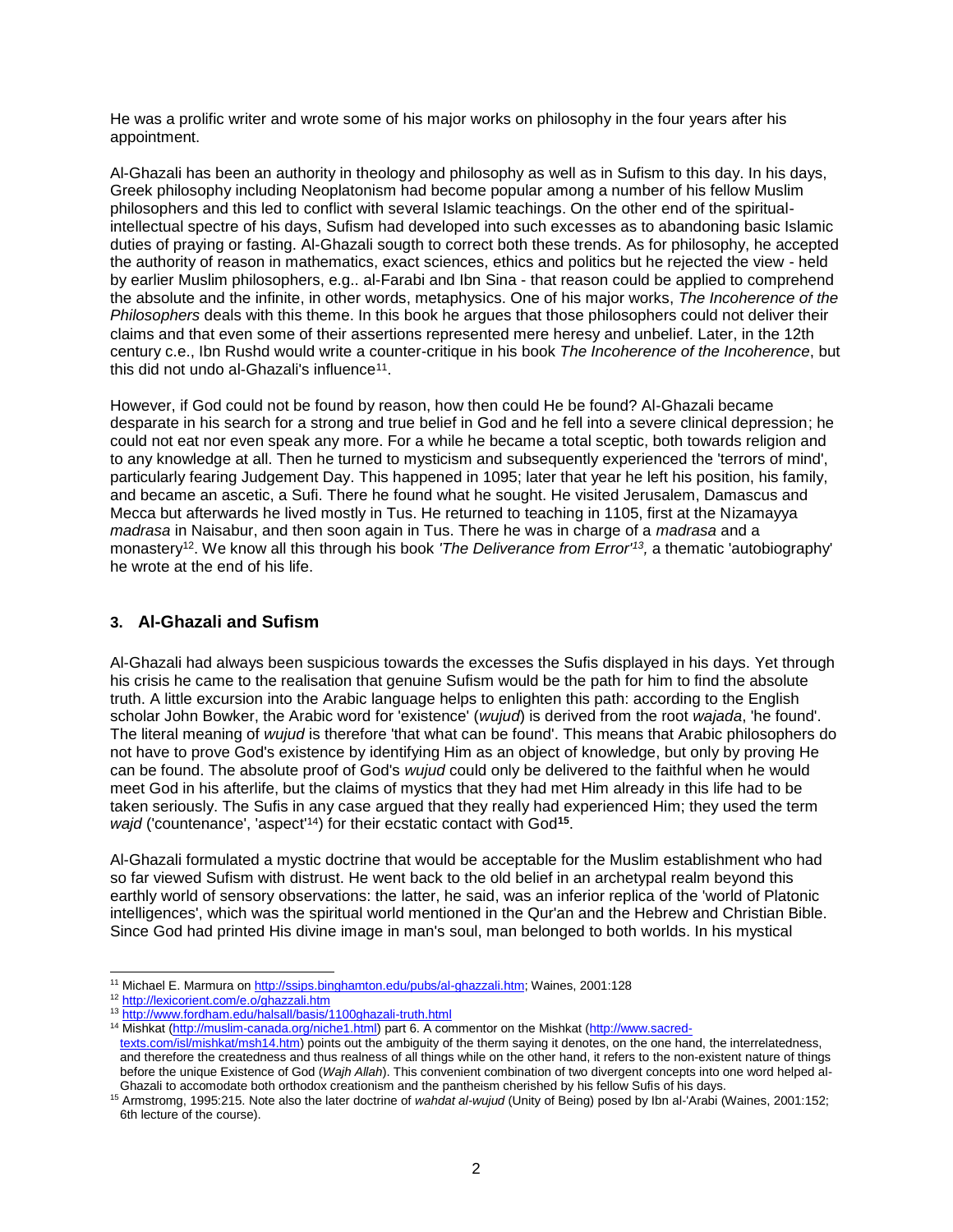treatise, *Mishkat al-Anwar* (the Niche for Lights)<sup>16</sup>, al-Ghazali interprets the Qur'anic Light Verse (24:35)<sup>17</sup>. The Light refers to God as well as to other sources of light: the lamp, the star. Human reason, too, possesses the ability to shine. Not only it enables us to observe other objects, but just as God Himself it can also transcend time and space. It is therefore part of the same reality as the spiritual world. However, al-Ghazali stresses that this declaration should not be taken literally as with 'reason' he meant more than a cerebral and analytical ability. These things could only be discussed in symbolic language belonging to the domain of creative imagination.

According to al-Ghazali, there are some who possess a 'prophetic mind', i.e. a mystical talent of a higher standing than reason: intuitive, receptive qualities which enable the mystic to acquire the highest form of knowledge unattainable for anyone else. This mystical knowledge is the deep realisation that only the Creator exists or has eternal existence. The one who realises this sees his own ego gradually fading away and himself being absorbed in God. Those with lesser talents have to be satisfied with the world of symbols to understand Gods existence. For them, al-Ghazali developed a method enabling Muslims to realise God's presence in even the smallest details of day-to-day life.

Al-Ghazali's teachings left a lasting imprint on Islam. Never again would Muslims take up the quick assumption that God were a being just as any other and that His existence could be proved scientifically or rationally. From then on, Islamic philosophy would be intrinsically linked with spirituality and with a mystic discussion about God.

### <span id="page-4-0"></span>**4. Al-Ghazali's views in** *The Reality of Inspiration*

*The Reality of Inspiration, its Importance for the Human Race*<sup>18</sup> is part of *The Deliverance from Error* (see Section 2). Here, al-Ghazali stresses the importance of inspiration as a form of knowledge of an equal or even higher standing than reason. He does this, first, by describing man's development from child to man: newly born, he knows nothing; in his childhood he is only informed by his senses; after his seventh year he can experience impressions of a higher level, and after that his reason begins to work. But there is a still higher level, namely that of inspiration which can only be perceived by higher faculties. Denying its existence because it cannot be known by reason is proof of ignorance, just as a blind man would not know or understand colours. Secondly, al-Ghazali refers to dreaming: there, too, we perceive the invisible world although our senses are suspended. And that there are things beyond sensory perceptions is something reason should admit, because intellectual concepts, too, reach far beyond the sensory realm. So there he finds evidence that we can experience inspiration. To further possible doubters, al-Ghazali affirms that inspiration is a positively existing phenomenon just as real as knowledge of medical science and astronomy is real. Such knowledge exists although it comes from beyond experience or reason<sup>19</sup>. It belongs to the "domain of prophetic miracles" unattainable by reason. He also affirms that inspiration can manifest itself in persons, but only in those who are in a state of ecstatic transport (such as practising Sufis). He sees these persons following a gradual path of initiation and having "a degree of certitude and conviction" that cannot be attained by reason but is strongly present nevertheless.

This certitude is necessary to discriminate true inspiration from falseness, e.g. in a particular prophet. In addition, the Qur'an and traditions should be studied and their salutary effect should be "verified in experience a thousand times" to realize the truth of inspiration. Al-Ghazali warns against confusing true inspiration with "magic or falsehood", and gives some practical hints on this point. Interestingly, he stresses the importance of what we would designate as 'separating the message from the messenger': it is the facts that count and not the displayers of those facts or their eloquence or flair.

l <sup>16</sup> <http://muslim-canada.org/niche1.html>

<sup>&</sup>lt;sup>17</sup> this verse was read in the 2nd lecture in this course.

<sup>&</sup>lt;sup>18</sup> see Footnot[e 2](#page-2-2)

<sup>&</sup>lt;sup>19</sup> Al-Ghazali's statement that we know of rare astronomical occurrences because of God's grace and not from reason does not seem very convincing to a Western reader: don't we derive most of our knowledge of those occurrences from calculations and hence, from reason? However, perhaps the classical Arabic way of studying these sciences involved intuition as well as mathematics.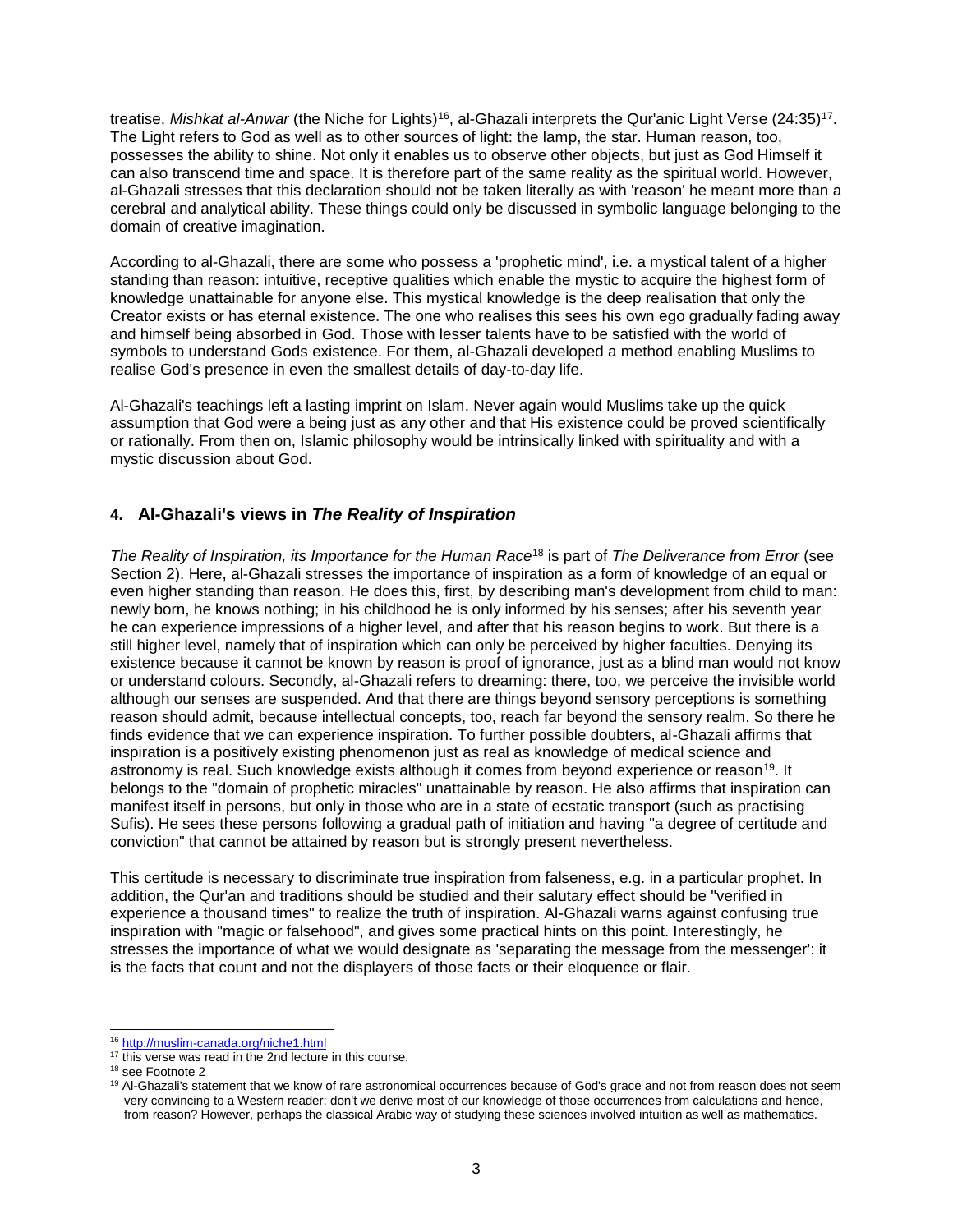This logic is the best al-Ghazali can offer to the non-initiated reader. Experience cannot be fully described in words; one has to become a Sufi to learn the rest, "to see the truth and, so to speak, to handle it". The Sufi mystical path enabled him to find the higher truth which could not be found by philosophical and scientific approaches.

### <span id="page-5-0"></span>**5. Inspiration in the** *Niche for Lights (Mishkat-al-Anwar)*

In *Deliverance from Error,* al-Ghazali mentions "the light which proceeds from the *Central Radiance of Inspiration"* illuminating the "repose and movement, exterior and interior" of the Sufis. It seems therefore that he considers inspiration to be equal to light. If so, does his *Niche for Lights* (see section 3) throw additional light on the subject? 'Inspiration' as such does not occur in the *Niche*, but 'light' is expanded on in depth. Starting from the Qur'anic verse about the lamp in the glass<sup>20</sup>, al-Ghazali distinguishes three different meanings of light: 1) light as a phenomenon as seen by the eye; 2) light as intelligence (or 'reason' as it was termed in Section 3 above), which sees farther than the eye; and 3) God as the ultimate form of light. With his exterior eye, man can see the empirical world, the world of sense; with his interior eye (intelligence), man can reach into the world beyond, the World of the Realm Celestial, but only after *"this earth to him be changed into that which is not earth, and likewise the heavens"*<sup>21</sup>, an initiatory shattering of his worldview as the first step on the mystical path.

This World of the Realm Celestial (*alias* the "world of cause") is the residence of the Prophets, the angels and the Qur'an who dwell in the immediate presence of God. All of them represent even so many shining Lamps Supernal which cast their light upon many Lamps Terrestrial (phenomena) in our World of Sense. All light ultimately emanates from God's radiance. God is thus "the Final Fountain-head who is Light in and by Himself", in other words, the ultimate Inspirator (my term).

No wonder that the goal of the mystical pilgrim is to get into touch with this Inspiration, to achieve unity with God.This leads to various escalating stages of ecstasis, ending in a stage in which "even the extinction of the soul's extinction is reached" and one is completely immersed in God. One could ask whether this ultimate stage represents a complete identity with God ("the wine *is* the wine-glass") or only a unification with God ("the wine is *as though* it were the wine-glass"). Al-Ghazali solves this argument by saying that 'identity' belongs to the "language of metaphor", and 'unification' to the "language of reality", but that in fact, the former argument ('identity') is true.

# <span id="page-5-1"></span>**6. Conclusion and discussion**

It appears from al-Ghazali's writings that inspiration is a two-way movement: God 'eradiates' His inspiration to man, who, if qualified, is in turn inspired to take the mystic path to God. The movement ends there, with the total immersion of the soul in God (*fana'*). We have seen that in later Sufi mysticism this ultimate goal has been expanded upon in the Sufi love poetry, extolling the total unification with the beloved as a metaphor of this state<sup>22</sup>. But the mystic does not remain in the state of *fana'* forever; he has to return to his normal life. What happens then? Does he feel inspired to apply his faculties for the good of the world? Is there anything in Sufism - at least classical Sufism - comparable to the Bodhisattva concept in Buddhism<sup>23</sup>, or the *via transformativa* in modern Christianity <sup>24</sup> where the mystic, after having reached the ultimate state of enlightenment or transport, returns to the world and dedicates himself to its service?

Al-Junayd in his *Kitab al Fana* says that in the state of *fana*', physical and spiritual perceptions are completely removed by God, but "when God brings the spirit back to its normal state, he re-establishes it

 $\overline{a}$ 

<sup>20</sup> S. 24:35, Light

<sup>&</sup>lt;sup>21</sup> quotation from the Qur'an (S. 14:48, Ibrahim).<http://www.sacred-texts.com/isl/mishkat/msh12.htm>

<sup>&</sup>lt;sup>22</sup> e.g., Layla's fire by al-Farid (Homerin, 1994:5-7); and Rumi's love poem no. 5 (Rumi, 1961:11).

<sup>&</sup>lt;sup>23</sup> Harvey, 2000:121-124; translated to more practical spheres in contemporary social and environmental Buddhist movements (Jones, 1989:169-170).

<sup>24</sup> e.g. in Matthew Fox's *Creation Spirituality* where he adds the *via transformativa* as a fourth, socially oriented path to Plotinus' classical three-fold mystical journey (Leemker, 2002:138-141).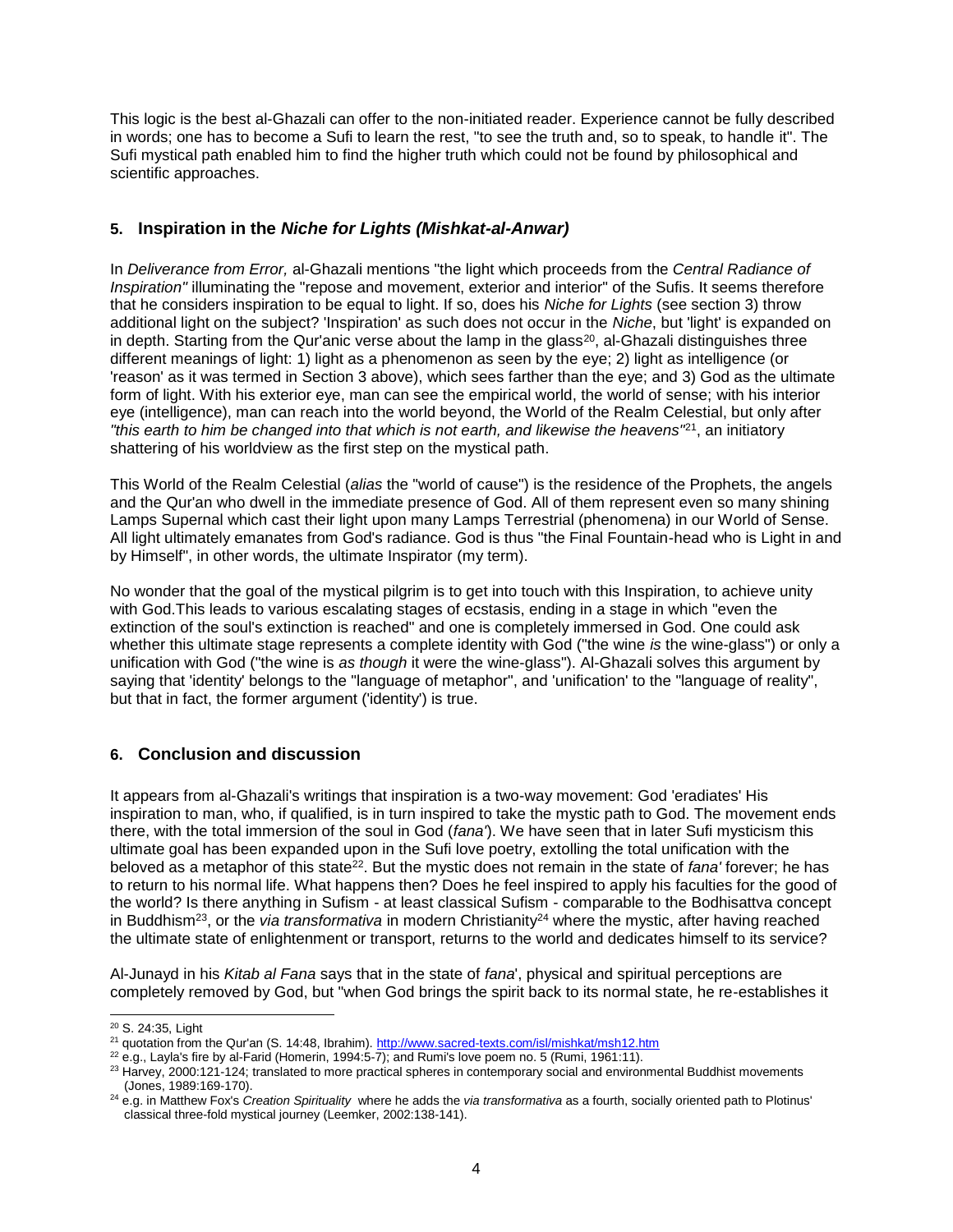and gives it back to its own nature.Thus the experience with God and from God is hidden, the soul grieves (..), its anguish for what it has lost continues in it conscous existence and present reality. (..) The soul was satisfied and now thirsts anew"<sup>25</sup>. He continues to say that those who perservere in their striving for *fana'* a selected few - are gifted by God with special faculties, "a quality which persists after true *Fana'*" He does not elaborate on the nature of that quality, but it clearly refers to the mystic's capacities in his strife for God, not to capacities to cope with earthly life. Waines writes that after having reached *fana'*, Sufis "could now continue their journey in Allah, that is, subsisting (*baqa'*) *in* him rather that striving *for* him as before. 'Hence, writes al-Hujwiri, all one's actions are referred to Allah, not to one's self'"<sup>26</sup> .

What actions in pratice? Waines notices the Sufis' general devotionality expressed in good works<sup>27</sup>, which they shared with Muslim traditionalists. He does not say whether these 'good works' were the result of mystical inspiration; maybe more contemporary Sufism has expanded this point. As for classical Sufism, all we know is that some schools (e.g., the Chishtiyyah) practised stern ascetism - though it never turned into complete world-denial - while other schools (such as the Shadiliyyah) maintained a more worldoriented lifestyle<sup>28</sup>. The Sufis' 'this-worldliness' is also expressed in the beautiful cosmology and nature mysticism developed by Ibn al-'Arabi<sup>29</sup> and others. To mention one feature, al-'Arabi saw the names of God reflected in all things in nature. This view, although criticised by some as being pantheistic, has persevered till today, especially among the Shadhiliyyah<sup>30</sup>. It also resounds in the first of Rumi's Spiritual Poems about the reed flute: the playing of the flute symbolizing man breathed to life by God's breath - as the music expresses the flute's longing for its origin, man's awakened soul longs for his Inspirator<sup>31</sup>. And so we are back at *in-spiration* again, here applied in the literal sense of the word, and represented by this beautiful metaphor from Sufi spirituality.

 $\overline{a}$ 

<sup>25</sup> Abdel-Kader, 1962:155-156

<sup>26</sup> Waines, 2001:142, quoting from al-Ghazali's *Book of Fear and Hope*.

<sup>27</sup> Waines, 2001:144

<sup>28</sup> Waines, 2001:149-150

<sup>29</sup> Ibn al-'Arabi, *The Bezels of Wisdom* Chapter Six on<http://ourworld.compuserve.com/homepages/Abewley/fut6/html>

<sup>30</sup> 6th Course lecture; Waines, 2001:153

<sup>31</sup> Exhibition "De weg naar Schoonheid en Geluk; de mystiek van Islam", *Wereldmuseum Rotterdam*, till Sept 2004.